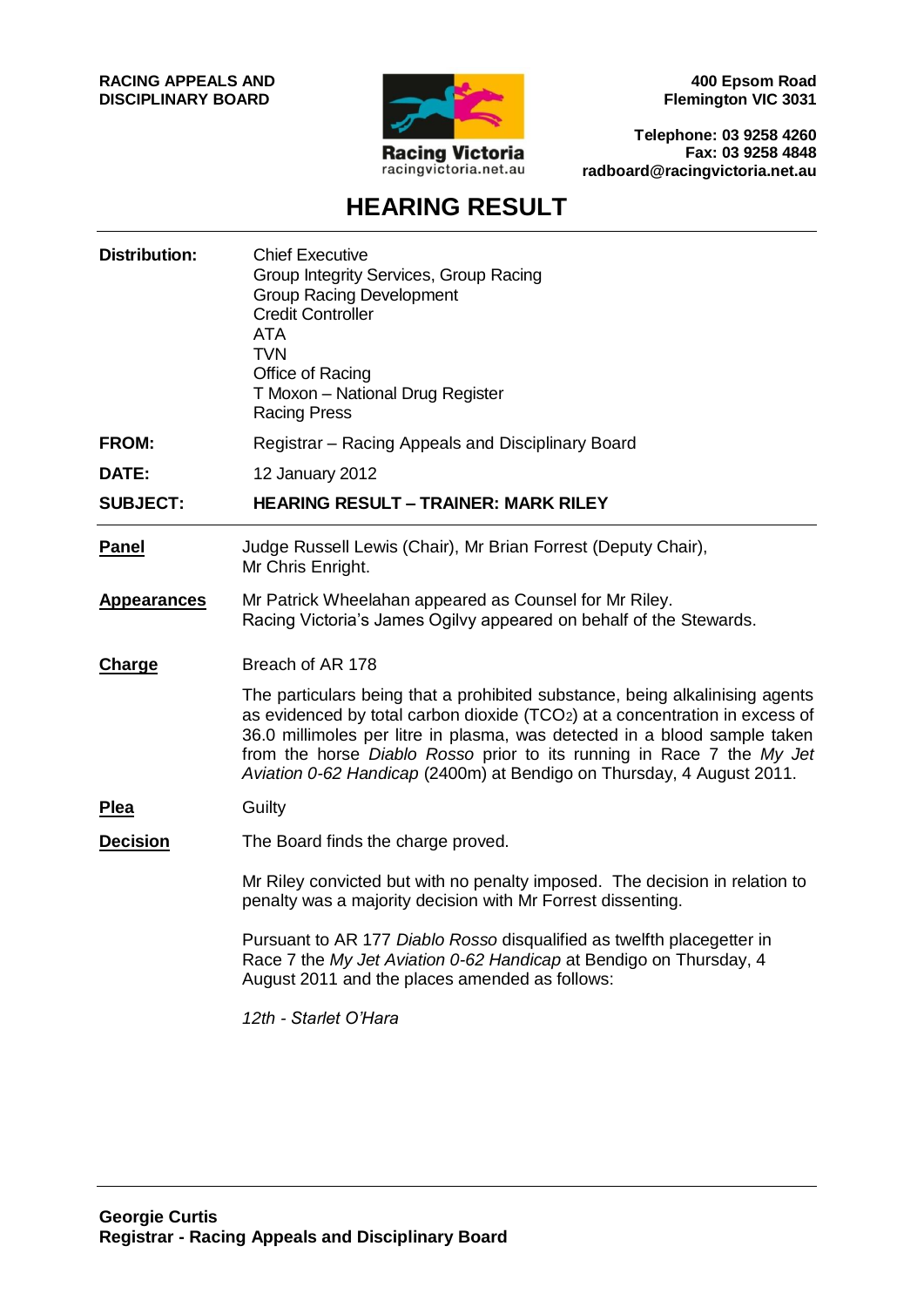# **TRANSCRIPT OF PROCEEDINGS**

#### **RACING APPEALS AND DISCIPLINARY BOARD**

\_\_\_\_\_\_\_\_\_\_\_\_\_\_\_\_\_\_\_\_\_\_\_\_\_\_\_\_\_\_\_\_\_\_\_\_\_\_\_\_\_\_\_\_\_\_\_\_\_\_\_\_\_\_\_\_\_\_\_\_\_\_\_

#### **HIS HONOUR JUDGE R.P.L. LEWIS, Chairman MR B. FORREST, Deputy Chairman MR C. ENRIGHT**

**DECISION**

### **EXTRACT OF PROCEEDINGS**

**TRAINER: MARK RILEY**

**MELBOURNE**

#### **THURSDAY, 12 JANUARY 2012**

MR J. OGILVY appeared on behalf of the RVL Stewards

MR P.J. WHEELAHAN appeared on behalf of Mr M. Riley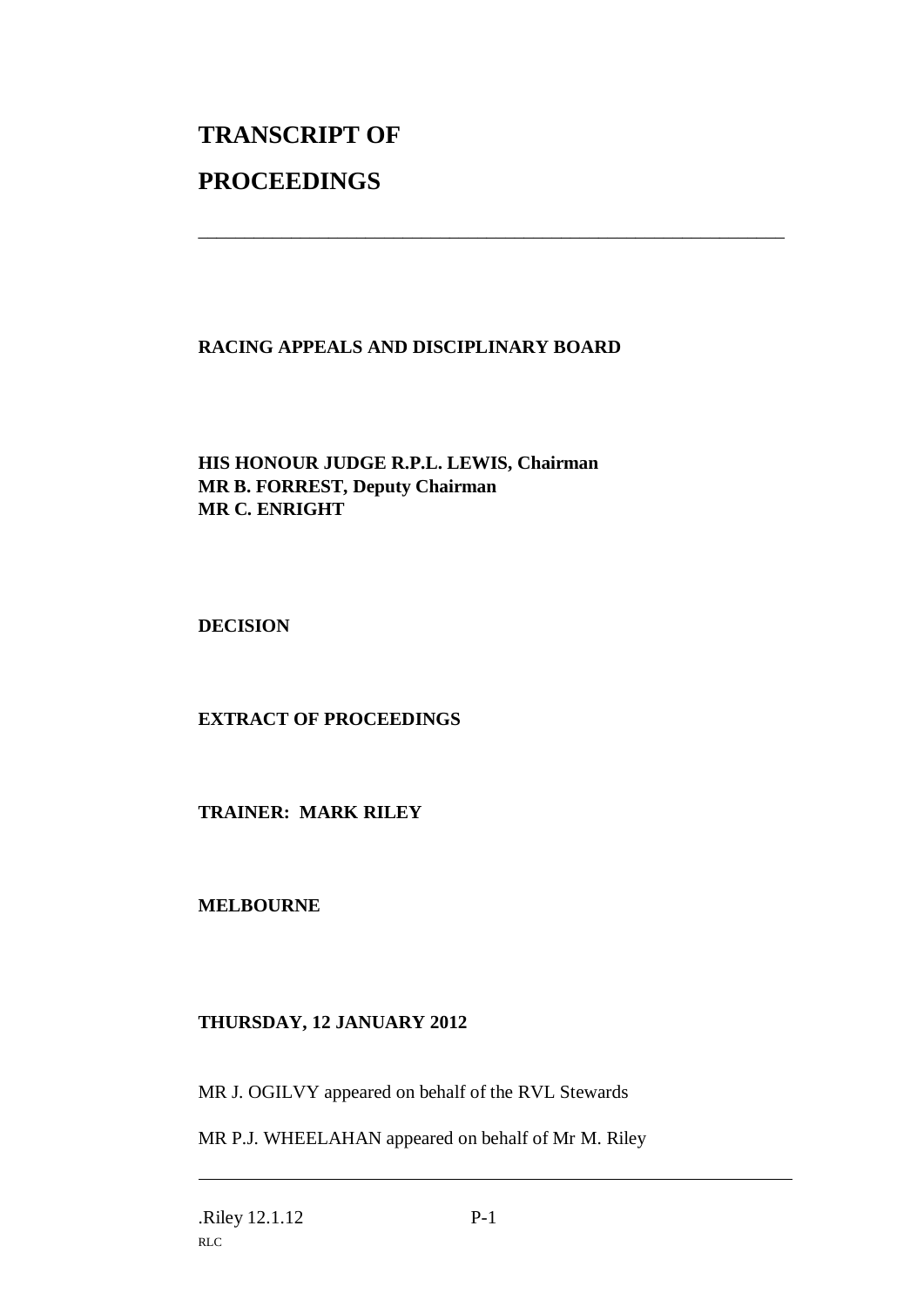CHAIRMAN: I shall now deliver the majority decision in relation to this plea. In relation to Charge 1, the administration charge, the majority dismissed that charge because, in effect, it was not satisfied to the Briginshaw standard that Mr Riley's explanation should be rejected.

In relation to Charge 2, the Stewards accept that they carried the onus of satisfying the Board that Mr Riley's explanation should be rejected. The standard, however, is not the Briginshaw standard. The standard is on the balance of probabilities.

It may be a nice point to argue this difference in a curial setting as well as the consequences which may flow from a particular finding. In this case, however, the majority is left in the position where it is unable to say whether the explanation should be accepted or rejected.

Having regard to the fact that Mr Riley has pleaded guilty and having regard to the fact that his record, although far from perfect, does not reveal any relevant recent conviction, the majority is of the view that it would not be appropriate to penalise Mr Riley other than recording a conviction. I now ask Mr Forrest to deliver his decision.

MR FORREST: Mr Riley has pleaded guilty to Charge 2, that of bringing Diablo Rosso to the Bendigo races on 4 August 2011 when a pre-race blood sample revealed a prohibited substance in breach of Rule AR 178. As my reasons indicated, any penalty I would have initially considered would have